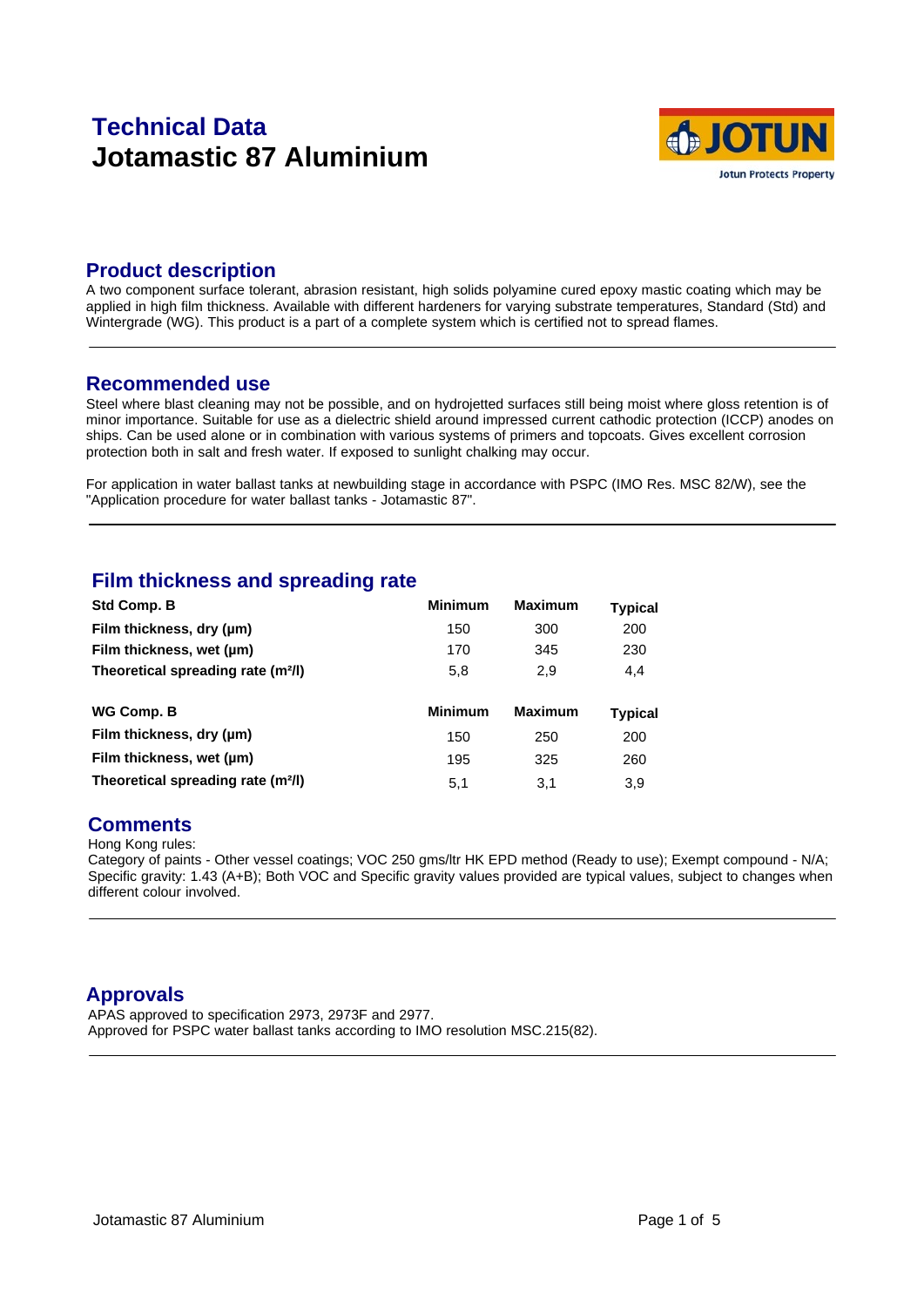### **Physical properties**

| Colour                     | Aluminium, Aluminium Red toned                                                                                                                              |  |  |
|----------------------------|-------------------------------------------------------------------------------------------------------------------------------------------------------------|--|--|
| Solids (vol %)*            | $87 \pm 2$ Std Comp. B<br>$77 \pm 2$ WG Comp. B                                                                                                             |  |  |
| <b>Flash point</b>         | Std Comp. B:<br>$40^{\circ}$ C ± 2 (Setaflash)<br>WG Comp. B:<br>$31^{\circ}C \pm 2$ (Setaflash)                                                            |  |  |
| <b>VOC</b>                 | Std Comp. B<br>2,09 lbs/gal (250 gms/ltr) USA-EPA Method 24<br>110 gms/ltr UK-PG6/23(97). Appendix 3<br>WG Comp. B<br>180 gms/ltr UK-PG6/23(97). Appendix 3 |  |  |
| Gloss                      | Semigloss                                                                                                                                                   |  |  |
| <b>Gloss retention</b>     | Fair                                                                                                                                                        |  |  |
| Water resistance           | Excellent                                                                                                                                                   |  |  |
| <b>Abrasion resistance</b> | Very good                                                                                                                                                   |  |  |
| Solvent resistance         | Good                                                                                                                                                        |  |  |
| <b>Chemical resistance</b> | Good                                                                                                                                                        |  |  |
| <b>Flexibility</b>         | Good                                                                                                                                                        |  |  |

\*Measured according to ISO 3233:1998 (E)

## **Surface preparation**

All surfaces should be clean and free from contamination. The surface should be assessed and treated in accordance with ISO 8504.

#### **Bare steel**

Cleanliness: Power tool cleaning to min. St 2, mill scale free (ISO 8501-1:2007). Improved surface treatment (blast cleaning to Sa 2½) will improve the performance. In case of waterjetting the flash rust degree shall not exceed M (moderate) in SSPC and NACE standards for waterjetted surfaces.

#### **Shopprimed steel**

Clean, dry and undamaged approved shopprimer.

#### **Coated surfaces**

Clean, dry and undamaged compatible primer. Contact your local Jotun office for more information. For maintenance UHPWJ to WJ2 (NACE No.5/SSPC-SP 12) or Power tool cleaning to min. St 2 for rusted areas

#### **Other surfaces**

The coating may be used on other substrates. Please contact your local Jotun office for more information.

### **Condition during application**

The temperature of the substrate should be minimum +10°C (Std) (-5°C in WG) and at least 3°C above the dew point of the air, temperature and relative humidity measured in the vicinity of the substrate. Good ventilation is required in confined areas to ensure proper drying.

Hydrojetting of steel surface makes a wet surface. The surrounding air must have a relative humidity not exceeding 85 %. Before painting the surface shall not be glossy with moisture, but can have a patchy appearance.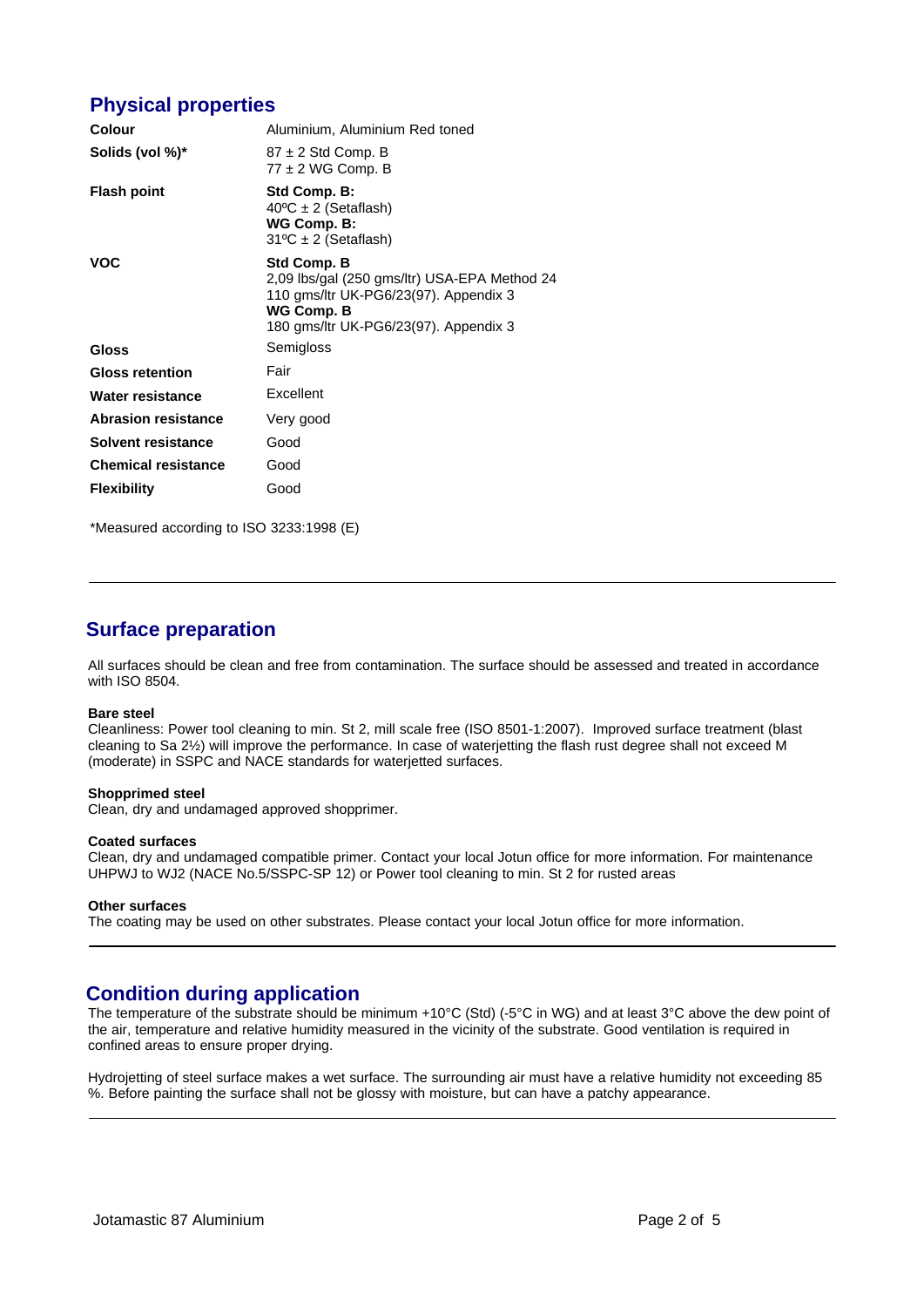# **Application methods**

**Spray** Use airless spray (thin 10%) **Brush** Recommended for stripe coating and small areas, care must be taken to achieve the specified dry film thickness. **Roller** May be used for small areas but not recommended for first primer coat, however when using roller application care must be taken to apply sufficient material in order to achieve the specified dry film thickness.

# **Application data**

| Mixing ratio (volume)      | Std Comp. B:<br>5,5:1<br>WG Comp. B:<br>3,7:1                                                                                                                                                                                                                                                                                                |
|----------------------------|----------------------------------------------------------------------------------------------------------------------------------------------------------------------------------------------------------------------------------------------------------------------------------------------------------------------------------------------|
| <b>Mixing</b>              | 5.5 parts Comp. A (base) to be mixed thoroughly with 1 part Jotamastic 87, Std<br>Comp. B (curing agent)<br>3.7 parts Comp. A (base) to be mixed thoroughly with 1 part Jotamastic 87, WG<br>comp. B (curing agent)                                                                                                                          |
| Induction time             | 10 minutes.                                                                                                                                                                                                                                                                                                                                  |
| Pot life (23°C)            | Std Comp. B:<br>1% hours<br>WG Comp. B:<br>1 hour                                                                                                                                                                                                                                                                                            |
| <b>Thinner/Cleaner</b>     | Jotun Thinner No. 17                                                                                                                                                                                                                                                                                                                         |
| Guiding data airless spray |                                                                                                                                                                                                                                                                                                                                              |
| Pressure at nozzle         | 15 MPa (150 kp/cm <sup>2</sup> , 2100 psi).                                                                                                                                                                                                                                                                                                  |
| Nozzle tip                 | $0.53 - 0.79$ mm $(0.021 - 0.031")$                                                                                                                                                                                                                                                                                                          |
| Spray angle                | $65-80^\circ$                                                                                                                                                                                                                                                                                                                                |
| <b>Filter</b>              | Check to ensure that filters are clean.                                                                                                                                                                                                                                                                                                      |
| <b>Note</b>                | * The temperature of the mixture of base and curing agent is recommended to be<br>at least 15°C, otherwise extra solvent may be required to obtain correct viscosity.<br>* Too much solvent results in lower sag resistance and slower cure.<br>* If extra solvent is necessary, this should be added after mixing of the two<br>components. |

# **Drying time**

Drying times are generally related to air circulation, temperature, film thickness and number of coats, and will be affected correspondingly. The figures given in the table are typical with:

- \* Good ventilation (Outdoor exposure or free circulation of air)
- Typical film thickness
- \* One coat on top of inert substrate

| Std Comp. B                         |                |                 |                |  |
|-------------------------------------|----------------|-----------------|----------------|--|
| Substrate temperature               | $10^{\circ}$ C | $23^{\circ}$ C  | $40^{\circ}$ C |  |
| <b>Surface dry</b>                  | 8 h            | 4 h             | 2 <sub>h</sub> |  |
| Through dry                         | 24 h           | 10 h            | 4 h            |  |
| <b>Cured</b>                        | 14d            | 7 d             | 2 d            |  |
| Dry to recoat, minimum              | 24 h           | 10 <sub>h</sub> | 4 h            |  |
| Dry to recoat, maximum <sup>1</sup> |                |                 |                |  |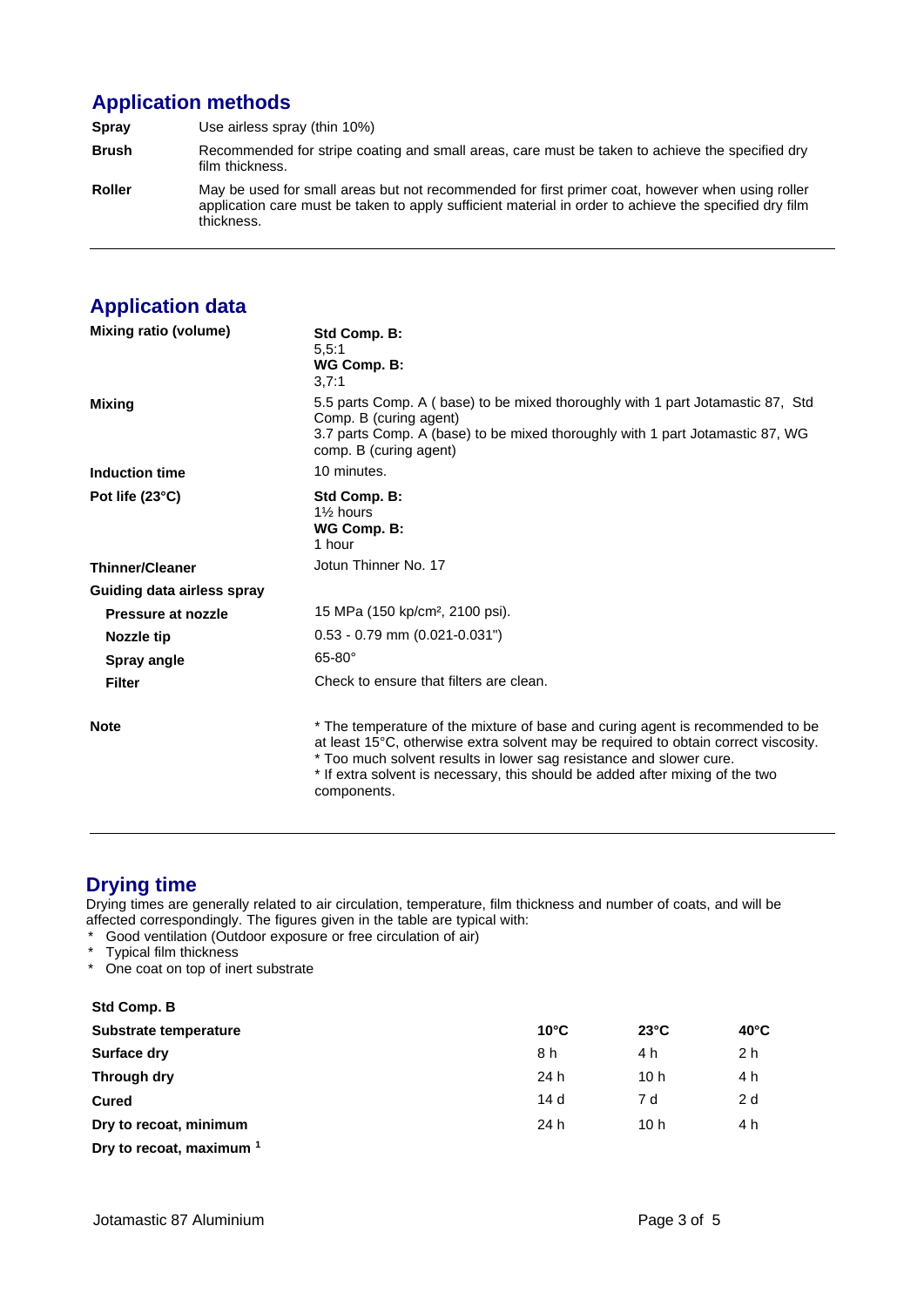| WG Comp. B               |                 |               |               |                |                |  |
|--------------------------|-----------------|---------------|---------------|----------------|----------------|--|
| Substrate temperature    | $-5^{\circ}$ C  | $0^{\circ}$ C | $5^{\circ}$ C | $10^{\circ}$ C | $23^{\circ}$ C |  |
| Surface dry              | 24 h            | 18 h          | 12 h          | 6 h            | 2.5h           |  |
| Through dry              | 80 h            | 44 h          | 26 h          | 16h            | 6 h            |  |
| Cured                    | 21 <sub>d</sub> | 14 d          | 7 d           | 3 d            | 2 d            |  |
| Dry to recoat, minimum   | 80 h            | 44 h          | 26 h          | 16 h           | 6 h            |  |
| Drv to recoat, maximum 1 |                 |               |               |                |                |  |

1. Provided the surface is free from chalking and other contamination prior to application, there is normally no overcoating time limit. Best intercoat adhesion occurs, however, when the subsequent coat is applied before preceding coat has cured. If the coating has been exposed to direct sunlight for some time, special attention must be paid to surface cleaning and mattening/removal of the surface layer in order to obtain good adhesion.

The given data must be considered as guidelines only. The actual drying time/times before recoating may be shorter or longer, depending on film thickness, ventilation, humidity, underlying paint system, requirement for early handling and mechanical strength etc. A complete system can be described on a system sheet, where all parameters and special conditions could be included.

# **Typical paint system**

| Jotamastic 87 Aluminium | 1 x 200 µm          | (Dry Film Thickness) |
|-------------------------|---------------------|----------------------|
| Jotamastic 87           | 1 x 200 µm          | (Dry Film Thickness) |
| Hardtop AS/XP           | $1 \times 50 \mu m$ | (Dry Film Thickness) |

**Other systems may be specified, depending on area of use**

### **Storage**

The product must be stored in accordance with national regulations. Storage conditions are to keep the containers in a dry, cool, well ventilated space and away from source of heat and ignition. Containers must be kept tightly closed.

### **Handling**

Handle with care. Stir well before use.

### **Packing size**

17.4 litre unit: 14.7 litres Comp. A in a 20 litre container and 2.7 litres Jotamastic 87, Std Comp. B in a 3 litre container. 18.7 litre unit: 14.7 litres Comp. A in a 20 litre container and 4 litres Jotamastic 87, WG Comp. B in a 5 litre container.

### **Health and safety**

Please observe the precautionary notices displayed on the container. Use under well ventilated conditions. Do not breathe or inhale mist. Avoid skin contact. Spillage on the skin should immediately be removed with suitable cleanser, soap and water. Eyes should be well flushed with water and medical attention sought immediately.

#### **For detailed information on the health and safety hazards and precautions for use of this product, we refer to the Material Safety Data Sheet.**